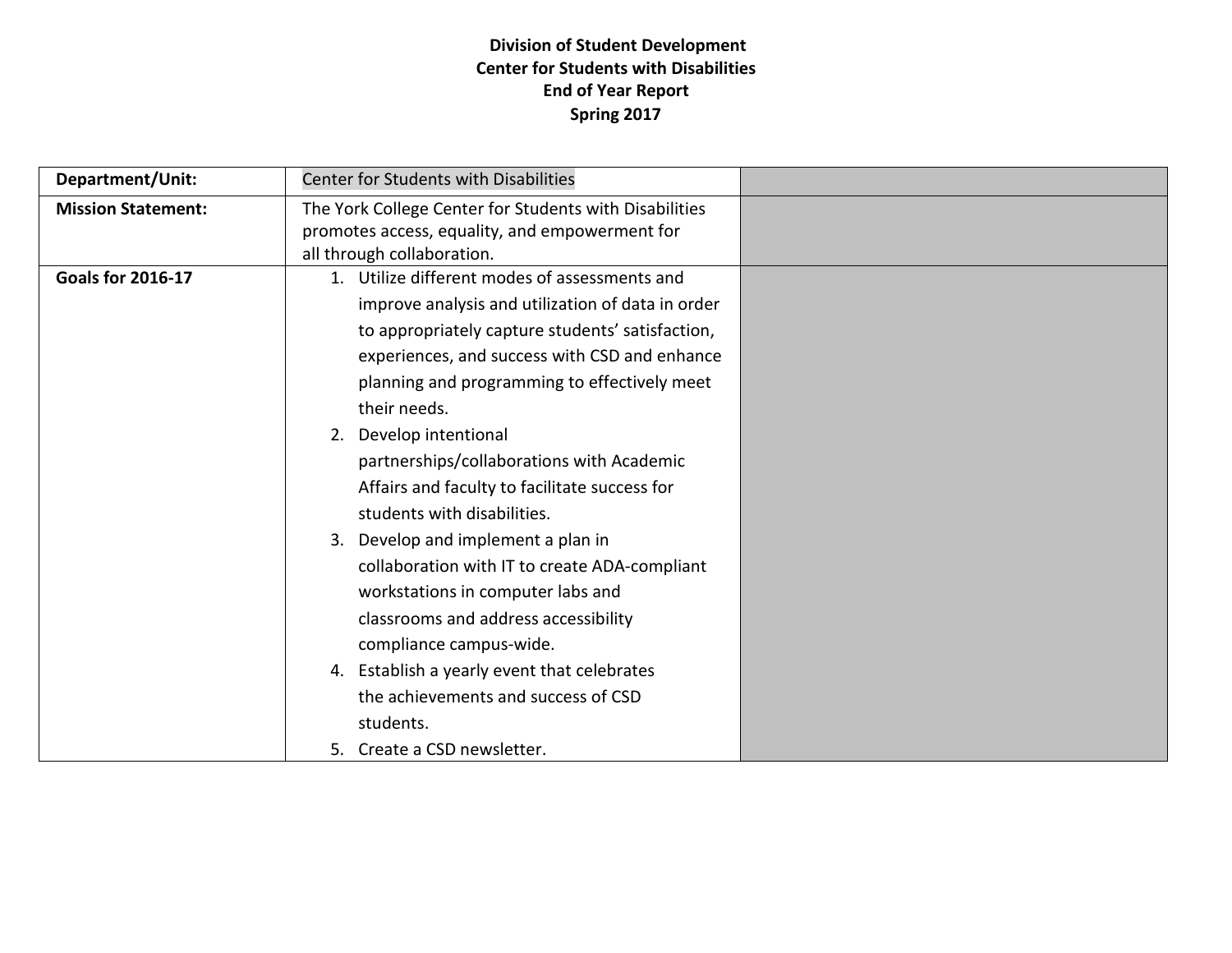| <b>Status of Goals</b>        | 1. This goal is still in progress. CSD has continuously |
|-------------------------------|---------------------------------------------------------|
| <b>Attainment for 2016-17</b> | met and received support from Dr. Mary                  |
|                               | Osborne (Office of Institutional Effectiveness)         |
|                               | in the development of various assessment tools          |
|                               | to gather data on student satisfaction,                 |
|                               | experiences, and success. Assessment tools will         |
|                               | be                                                      |
|                               | implemented during the 2017-2018                        |
|                               | academic year.                                          |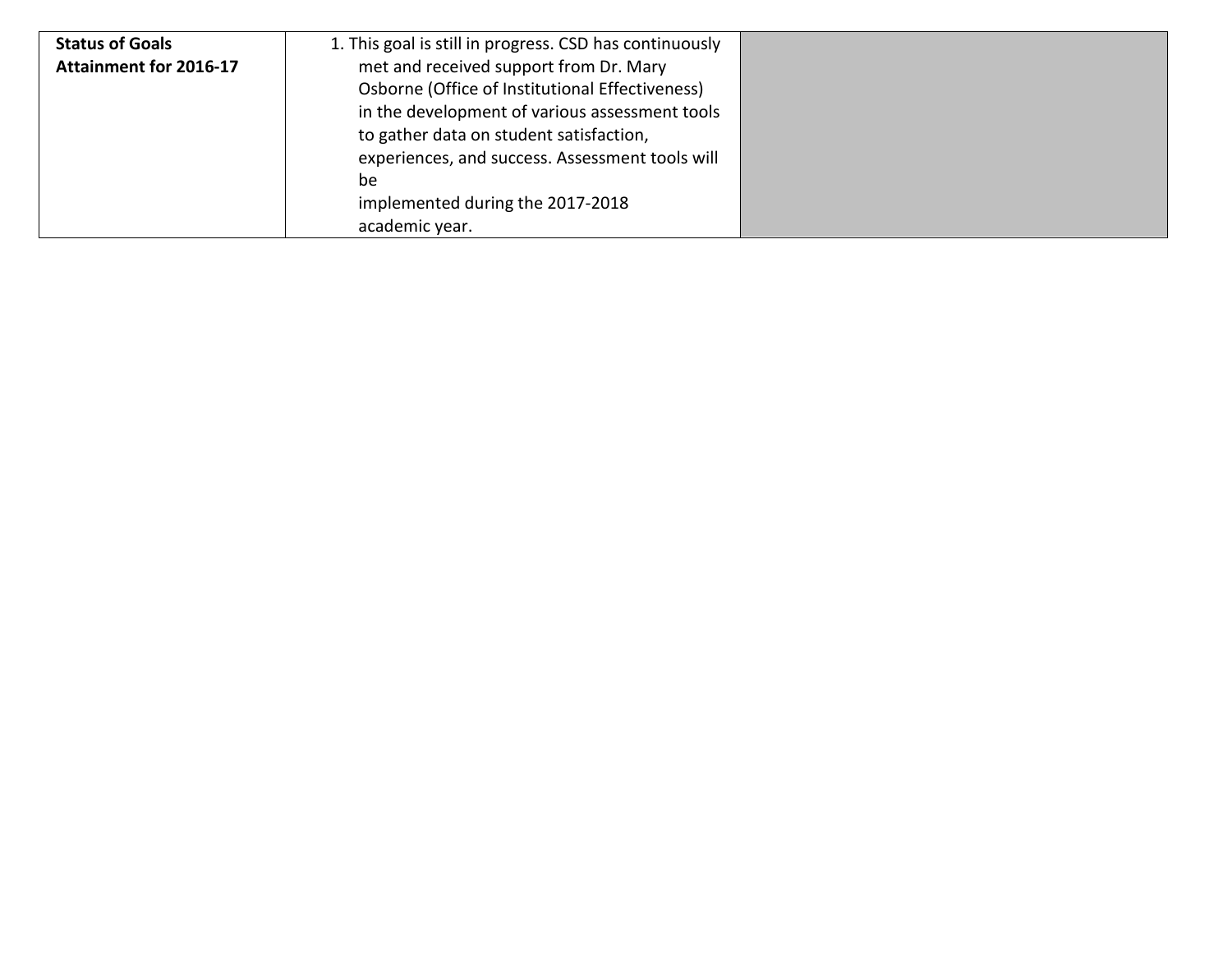|                                       | CSD has become more intentional developing               |  |
|---------------------------------------|----------------------------------------------------------|--|
|                                       | partnerships/collaborations with Academic Affairs        |  |
|                                       | and faculty to support students with disabilities. For   |  |
|                                       | example, during the 2016-2017 academic year, CSD         |  |
|                                       | worked closely with faculty from Fine Arts,              |  |
|                                       | Journalism, English, as well as the staff in the Library |  |
|                                       | to organize and present See Us: Images of Disabilities   |  |
|                                       | at York; a photo exhibition highlighting portraits and   |  |
|                                       | narratives of members of the York College                |  |
|                                       | community living with disabilities. CSD also worked      |  |
|                                       | collaboratively with the Educational Technology          |  |
|                                       | Department addressing accessibility for online and       |  |
|                                       | hybrid courses. CSD continued to extended                |  |
|                                       | invitations to academic departments/programs for         |  |
|                                       | participation in disability related events, such as      |  |
|                                       | movie screenings and workshops.                          |  |
|                                       | 2. This goal is still in progress. CSD is working        |  |
|                                       | collaboratively with IT to develop and implement         |  |
|                                       | a plan that will address accessibility compliance        |  |
|                                       | campus-wide.                                             |  |
|                                       | 3. Instead of establishing a yearly event that           |  |
|                                       | highlights the achievements and success of               |  |
|                                       | students, CSD hosted award luncheons at the end          |  |
|                                       | of the fall and spring semesters to recognize            |  |
|                                       | students. CSD plans to host a yearly celebration         |  |
|                                       | during the 2017-2018 academic year.                      |  |
|                                       | 4. CSD did not meet this goal; however, a CSD            |  |
|                                       | newsletter will be created during the 2017-2018          |  |
|                                       | academic year.                                           |  |
|                                       |                                                          |  |
| <b>Amount of Students</b>             | <b>Students Registered/Enrolled with CSD</b>             |  |
| <b>Using Services this Past Year:</b> | Fall 2016: 125 Students (41 New Intakes)                 |  |
|                                       | Winter 2016: 9 Students (1 New Intake)                   |  |
|                                       | Spring 2017: 121 Students (26 New Intakes)               |  |
|                                       | Summer 2017: 12 Students (0 New Intakes) as of 6/8/16    |  |
|                                       | Total: 267 students                                      |  |
|                                       | Graduates:21                                             |  |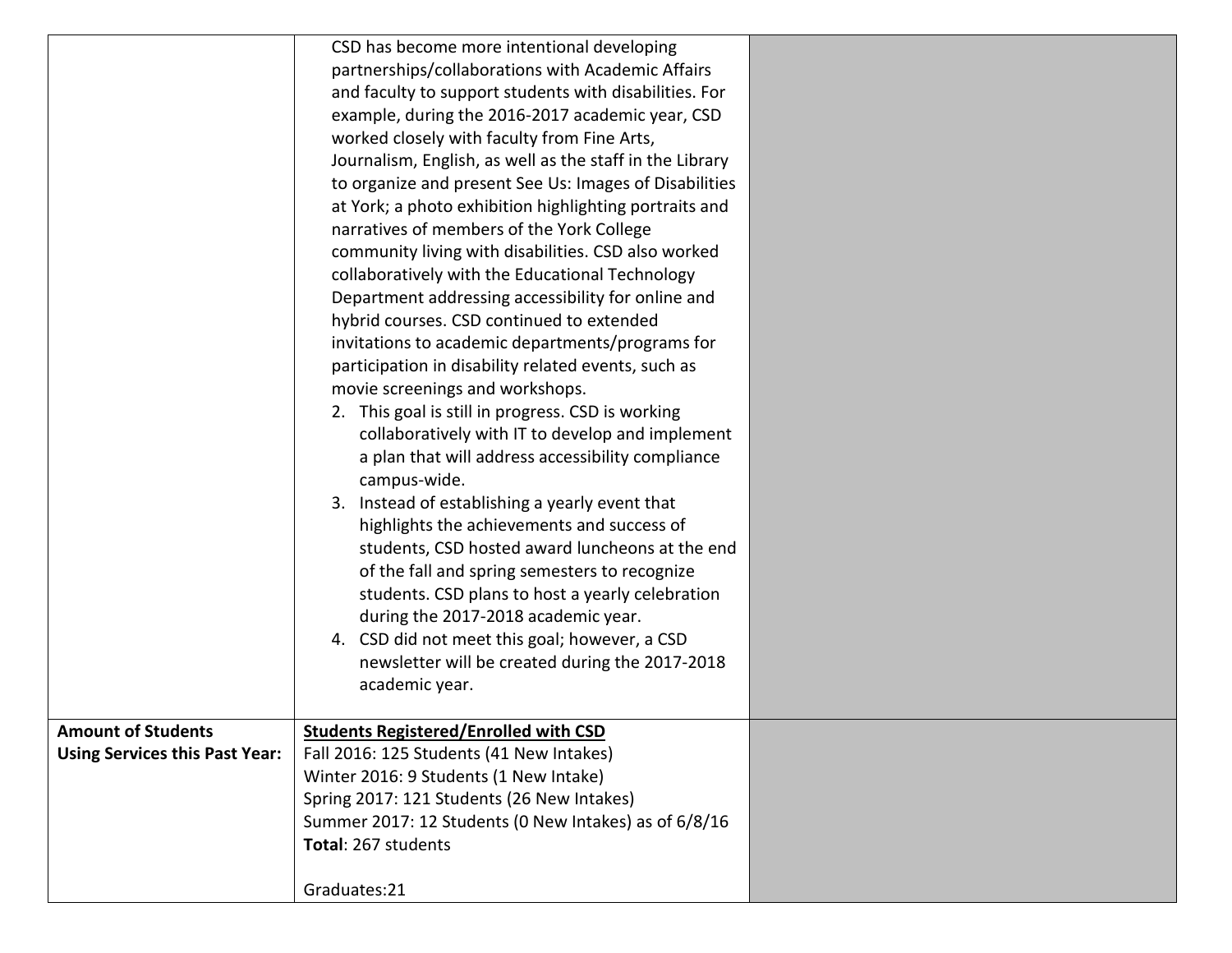| <b>Front Desk (Monthly Sign-In Sheets)</b>              |  |
|---------------------------------------------------------|--|
| July 2016: 16                                           |  |
| August 2016: 110                                        |  |
| September 2016: 83                                      |  |
| October 2016: 53                                        |  |
| November 2016: 52                                       |  |
| December 2016: 21                                       |  |
| January 2017: 38                                        |  |
| February 2017: 51                                       |  |
| March 2017: 43                                          |  |
| April 2017: 43                                          |  |
| May 2017: 23                                            |  |
| June 2017: 3 (as of 06/07/2017)                         |  |
| <b>Total: 536</b>                                       |  |
|                                                         |  |
| <b>Computer Lab (Monthly Sign-In Sheets)</b>            |  |
| June 2016: 2                                            |  |
| July 2016: 0                                            |  |
| August 2016: 23                                         |  |
| September 2016: 119                                     |  |
| October 2016: 75                                        |  |
| November 2016: 64                                       |  |
| December 2016: 24                                       |  |
| January 2017: 17                                        |  |
| February 2017: 40                                       |  |
| March 2017: 101                                         |  |
| April 2017: 31                                          |  |
| May 2017: 78                                            |  |
| June 2017:3 (as of 06/06/2017)                          |  |
| <b>Total: 577</b>                                       |  |
|                                                         |  |
| <b>Tutoring Referrals (Academic Achievement Center)</b> |  |
| Fall 2016: 5 students were direct referrals             |  |
| Spring 2017: 5 students were direct referrals           |  |
| June 2016: 0 students (as of 06/06/17)                  |  |
| Total: 10                                               |  |
|                                                         |  |
|                                                         |  |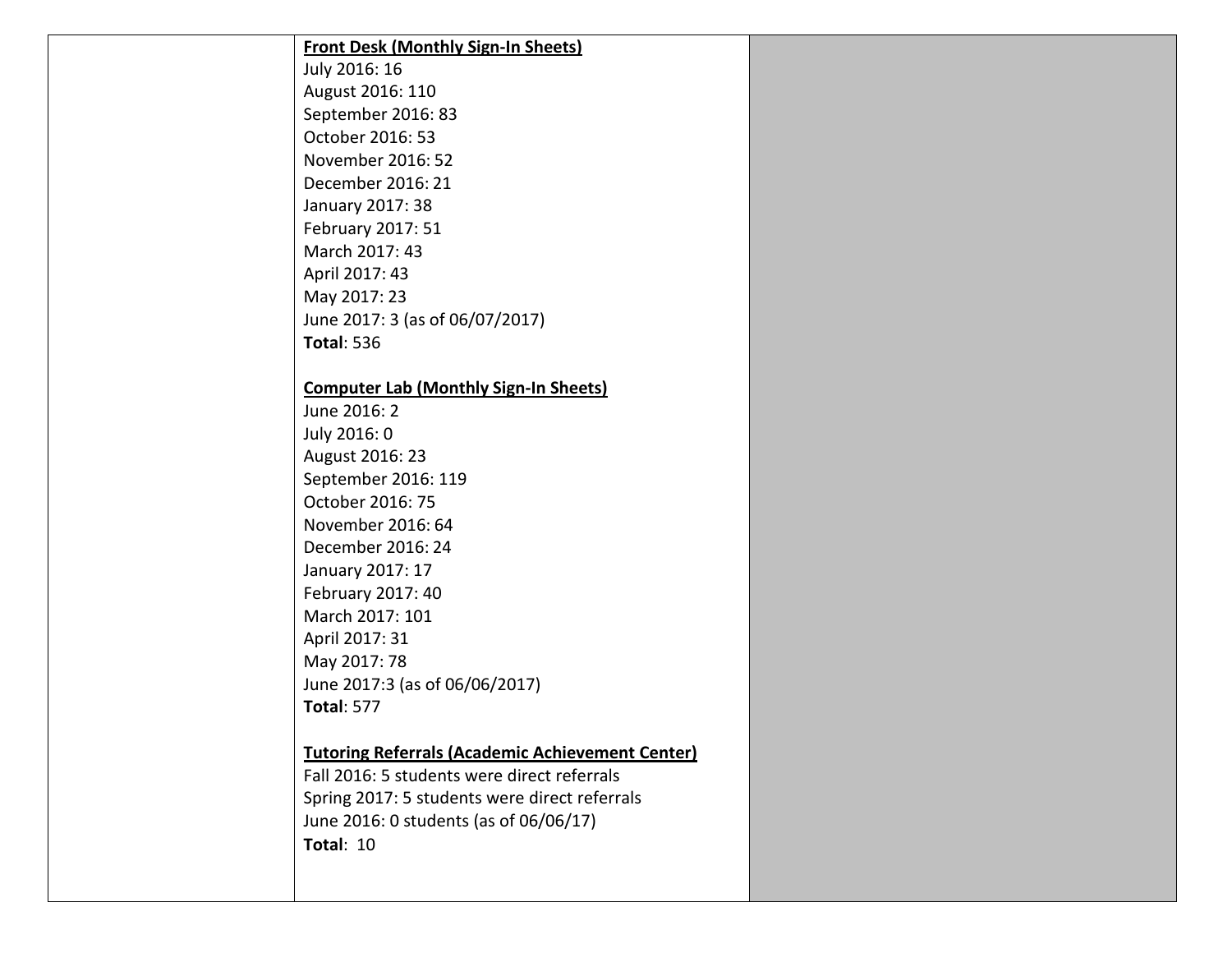#### **Advocacy/Mediation (On behalf or with Students)**

Fall 2016: 10 cases Spring 2017: 23 cases **Total**: 33

#### **Accommodations**

#### **Testing Accommodations**:

July 2016: 29 exams were proctored Fall 2016: 538 exams were proctored January 2017: 8 exams were proctored Spring 2017: 507 exams were proctored June 2017: 0 exams (as of 06/06/17) **Total**: 1,082

#### **CUNY Assessment Test (CAT) Testing Accommodations**:

Fall 2016: 2 exams January 2017: 7 exams Spring 2017: 17 exams June 2017: 4 exams (as of 06/06/17) **Total**: 30

#### **Note-Taking Services**:

July 2016: 7 students received note-taking services Fall 2016: 32 students received note-taking services January 2017: 8 students received note-taking services Spring 2017: 28 students received note-taking services June 2017: 3 students received note-taking services (as of 06/06/17) **Total**: 78

#### **Equipment Loans**

Summer 2016: 1 student borrowed CSD equipment (1 tape recorder) Fall 2016: 13 students borrowed CSD equipment (4 smartpens, 7 tape recorders, 2 FM auditory systems) Winter 2017: 2 students borrowed CSD equipment (2 tape recorders) Spring 2017: 24 students borrowed CSD equipment (4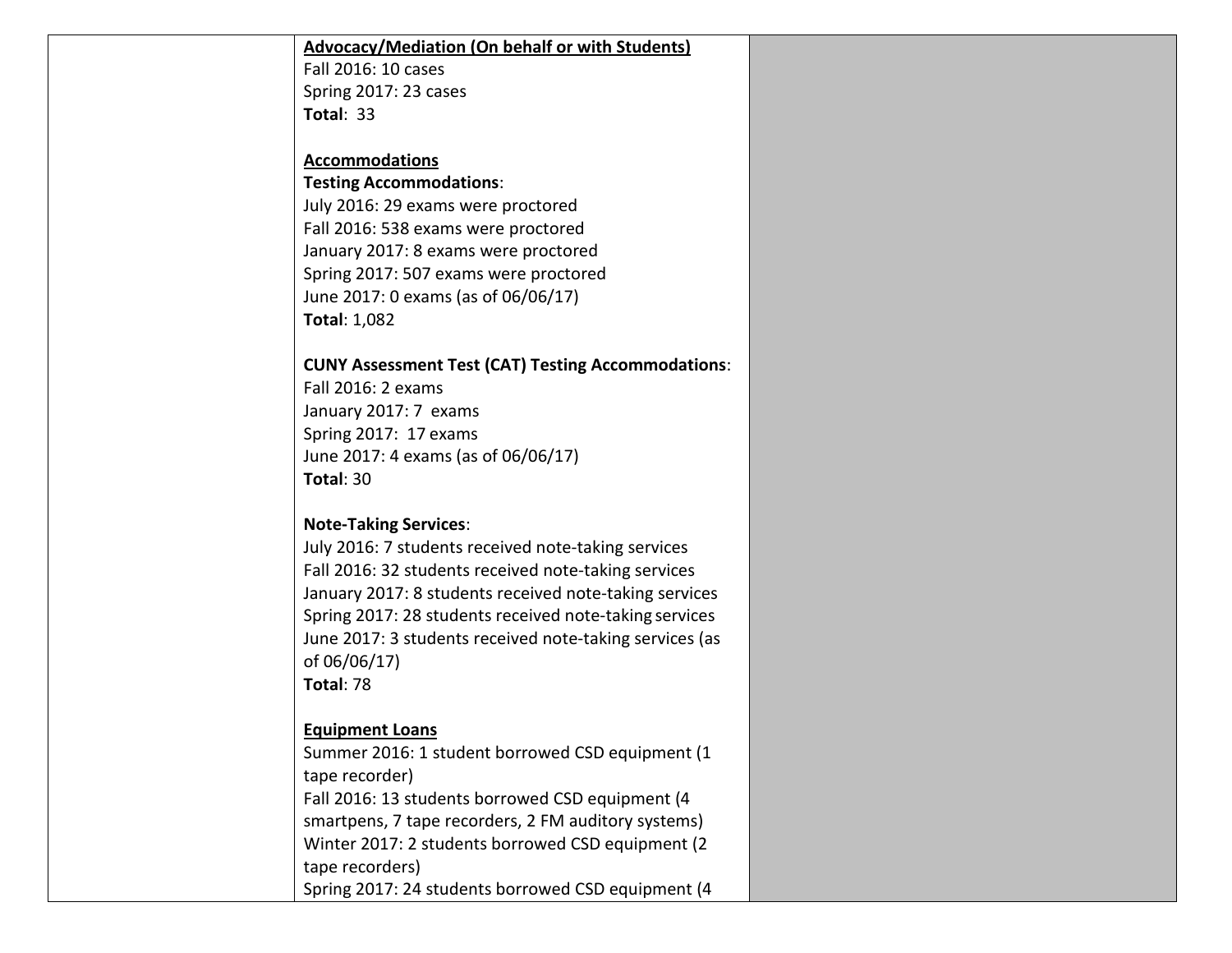smartpens, 20 tape recorders) **Total**: 47

#### **Kurzweil 3000 Software Use**:

Summer 2016: 0 new student accounts created Fall 2016: 4 new student accounts created Winter 2017: 0 new student accounts created Spring 2017: 1 new student account created **Total**: 5

### **CAMI Accessible Textbook Research Project (Project 31)**:

August 2016: Enrollment period began January 2017: Enrollment period ended

- 20 students were invited to participate in the project.
- 6 students accepted the invitation.

### **CUNY LEADS**

12 students referred to ACCES-VR

• 3 students are in the process of going through intake

1 student was referred to Jet Blue for an Internship

• Student is still in the referral process

1 student was referred to the Federal Aviation Administration

• Student is Still in the referral process

11 students referred to Good Temps

- 4 completed the application process
- 1 was employed part-time by the MTA

#### 7 students were recommended for the Matthew Goldstein Scholarship

• All completed the application process and all were accepted

co-curricular programs, and campus activities. CSD

|                                    | were accepted                                              |  |
|------------------------------------|------------------------------------------------------------|--|
| <b>Types of Services Provided:</b> | CSD provides a wealth of supportive services for a         |  |
|                                    | student with a documented disability, aiming at ensuring   |  |
|                                    | a "leveled playing field" and equal access to educational, |  |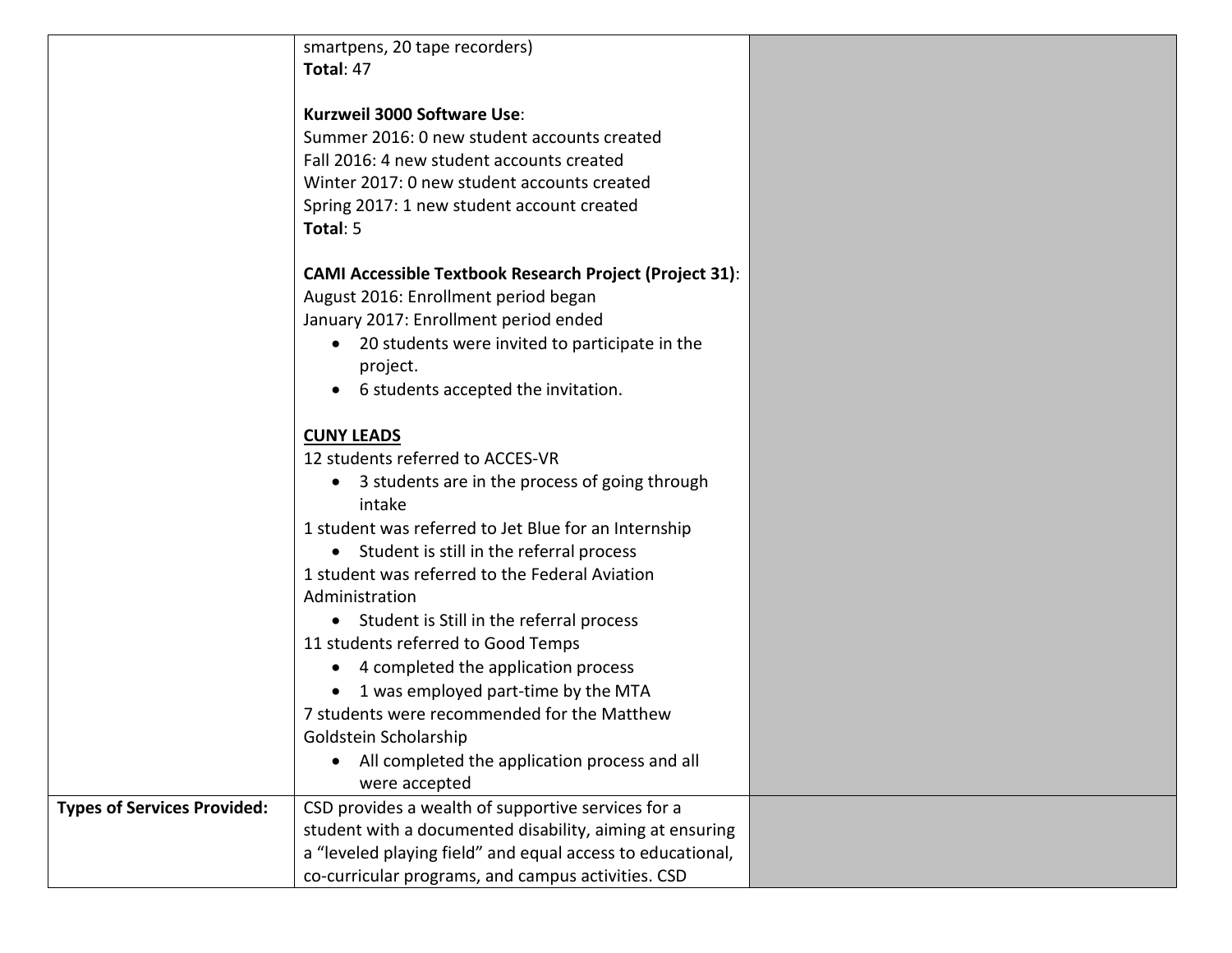|                                | provides "reasonable accommodations" such as                                                                                                                                                                                                                                                                                                                                                                                                                                                                                                                                                                      |                                                                                                                                                                                                           |
|--------------------------------|-------------------------------------------------------------------------------------------------------------------------------------------------------------------------------------------------------------------------------------------------------------------------------------------------------------------------------------------------------------------------------------------------------------------------------------------------------------------------------------------------------------------------------------------------------------------------------------------------------------------|-----------------------------------------------------------------------------------------------------------------------------------------------------------------------------------------------------------|
|                                | extended time, assistive technology, and adaptive                                                                                                                                                                                                                                                                                                                                                                                                                                                                                                                                                                 |                                                                                                                                                                                                           |
|                                | equipment. CSD also provides supplemental academic                                                                                                                                                                                                                                                                                                                                                                                                                                                                                                                                                                |                                                                                                                                                                                                           |
|                                | advising, personal and career counseling, and referrals to                                                                                                                                                                                                                                                                                                                                                                                                                                                                                                                                                        |                                                                                                                                                                                                           |
|                                | on and off campus resources. It is also an Agency-Based                                                                                                                                                                                                                                                                                                                                                                                                                                                                                                                                                           |                                                                                                                                                                                                           |
|                                | Voter Registration Site for the opportunity to register to                                                                                                                                                                                                                                                                                                                                                                                                                                                                                                                                                        |                                                                                                                                                                                                           |
|                                | vote.                                                                                                                                                                                                                                                                                                                                                                                                                                                                                                                                                                                                             |                                                                                                                                                                                                           |
|                                | During the 2016-2017 academic year, CSD began                                                                                                                                                                                                                                                                                                                                                                                                                                                                                                                                                                     |                                                                                                                                                                                                           |
|                                | participating in the CAMI Accessible Textbook Research                                                                                                                                                                                                                                                                                                                                                                                                                                                                                                                                                            |                                                                                                                                                                                                           |
|                                | Project run by Georgia Technical Institute. Students with                                                                                                                                                                                                                                                                                                                                                                                                                                                                                                                                                         |                                                                                                                                                                                                           |
|                                | print-related disabilities were identified and asked to                                                                                                                                                                                                                                                                                                                                                                                                                                                                                                                                                           |                                                                                                                                                                                                           |
|                                | volunteer for the project, which tests new document                                                                                                                                                                                                                                                                                                                                                                                                                                                                                                                                                               |                                                                                                                                                                                                           |
|                                | formats for accessibility. The project is scheduled to                                                                                                                                                                                                                                                                                                                                                                                                                                                                                                                                                            |                                                                                                                                                                                                           |
|                                | continue into the 2018-19 academic year. The CSD office                                                                                                                                                                                                                                                                                                                                                                                                                                                                                                                                                           |                                                                                                                                                                                                           |
|                                | and the participating students will be financially                                                                                                                                                                                                                                                                                                                                                                                                                                                                                                                                                                |                                                                                                                                                                                                           |
|                                | compensated for their participation.                                                                                                                                                                                                                                                                                                                                                                                                                                                                                                                                                                              |                                                                                                                                                                                                           |
| <b>Amount of Events Staged</b> | <b>Events and Collaborations</b>                                                                                                                                                                                                                                                                                                                                                                                                                                                                                                                                                                                  | How did these events contribute toward integrating,                                                                                                                                                       |
| this Year and # Students       | CSD had 24 events during the 2016-2017                                                                                                                                                                                                                                                                                                                                                                                                                                                                                                                                                                            | engaging, involving, validating and supporting                                                                                                                                                            |
| <b>Attending Each Event:</b>   | academic year                                                                                                                                                                                                                                                                                                                                                                                                                                                                                                                                                                                                     | students at the College?                                                                                                                                                                                  |
|                                | 1. Center for Students with Disabilities Orientation<br>(9/22/16): 48 Participants (24 participants in<br>session 1 and 14 participants in session 2).<br>These sessions provided an orientation for new students<br>as well as a refresher for continuing students. There was<br>an introduction/re-introduction to CSD staff, review of<br>services as well as policies and procedures, which<br>emphasized the testing accommodations process and the<br>utilization of computer and testing labs. Additionally,<br>there was a discussion of the campus layout, facilities,<br>and emergency evacuation plan. | The orientation provided valuable information that<br>would assist new as well as continuing students to<br>navigate the system and resources around disability<br>related services and accommodations.   |
|                                | 2. Meet your Support Team (9/26/16): 9<br><b>Participants</b><br>This event highlighted campus resources and support<br>services that promote student success. CSD students<br>were given the opportunity to meet campus                                                                                                                                                                                                                                                                                                                                                                                          | The event provided CSD students with valuable<br>information regarding campus resources available<br>thereby integrating student support services in CSD<br>programming that facilitates student success. |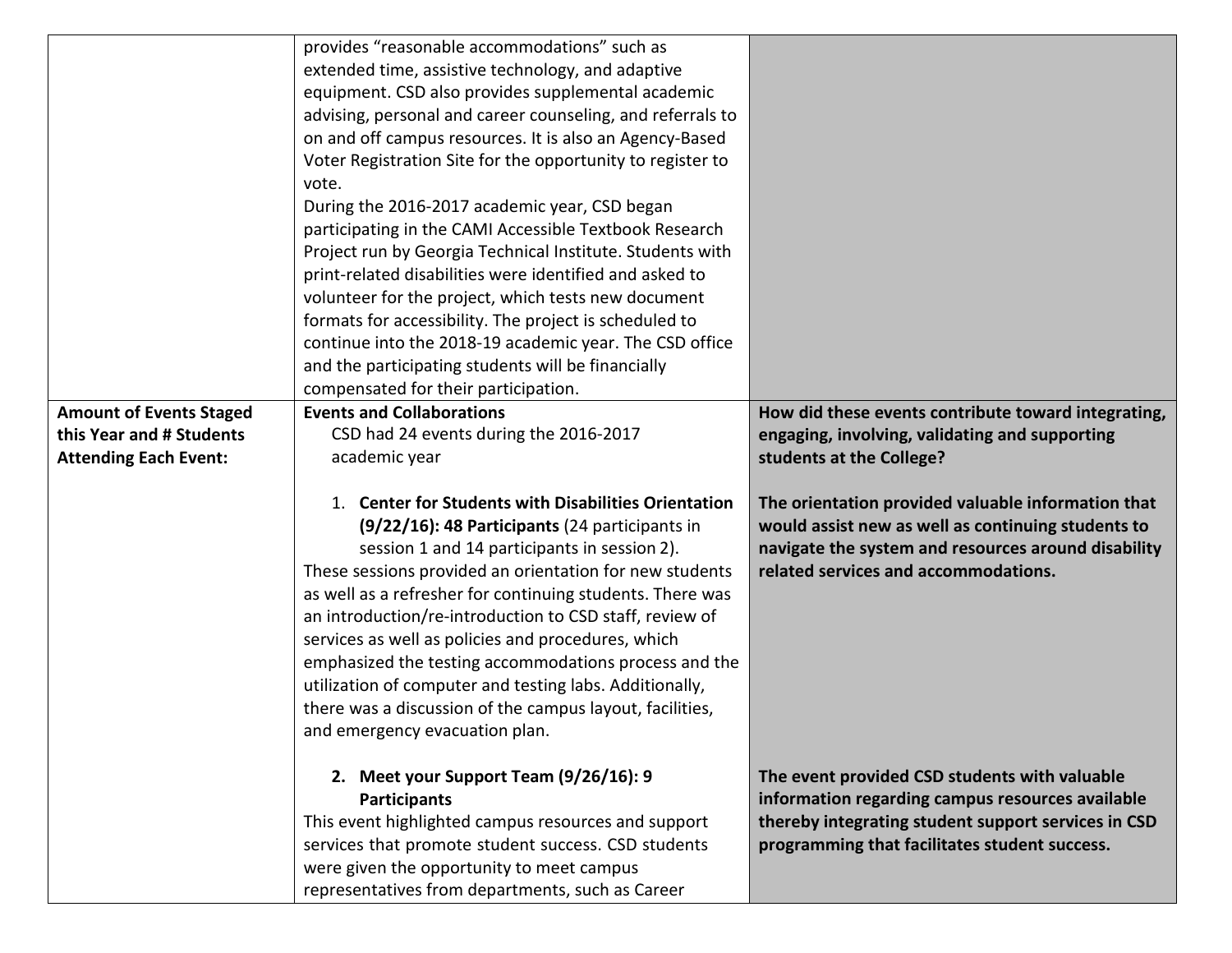Services, Counseling Center, TRIO (YES) and the Academic Achievement Center.

3. **Career Fair (10/05/16): About 300 Participants**  CSD, in collaboration with Career Services, offered a campus wide job fair. There were a variety of retail stores present, such as Guess, Toys-R-Us, and Sephora.

### **4. Supporting Students with Testing Accommodations Workshop (10/13/16): 3 Participants**

CSD provided information on CSD's services, programming, resources, and ADA compliance in regards to supporting students with disabilities on campus. There was also a presentation on the utilization of Blackboard for accommodation purposes and the IT services available to support faculty and staff and meet ADA standards.

# **5. See Us: Images if Disabilities at York (10/17/16): About 40 participants (Opening Night; the exhibit was ongoing).**

CSD, in collaboration with the Library and the English, Journalism, and Fine Art Departments, organized an oncampus gallery exhibition of photographs and biographies highlighting York students, faculty, and staff that are living with disabilities.

### **6. College is Possible: An Evening of Answers for High School Students and their Parents (10/18/16): 60 Participants**

CSD, in collaboration with INCLUDE NYC, students and on campus departments, such as Admissions, Financial Aid, and Testing, held a panel discussion for high school students and their parents to become informed of the resources and services available within higher education for students with disabilities. The discussion wasfocused on the steps needed to create a plan for college with NYC

**This event provided career options, resources, and support to the campus community.**

**This event provided valuable information to faculty and staff for the appropriate support of students with disabilities at York.**

**This event highlighted York students, faculty, and staff that have disabilities to help promote diversity and disability awareness on campus.**

**This event allowed CSD students to become engaged and provide valuable insight on services, supports, and programs offered through CSD. The campus tour afforded the opportunity to promote York as destination for higher education learning.**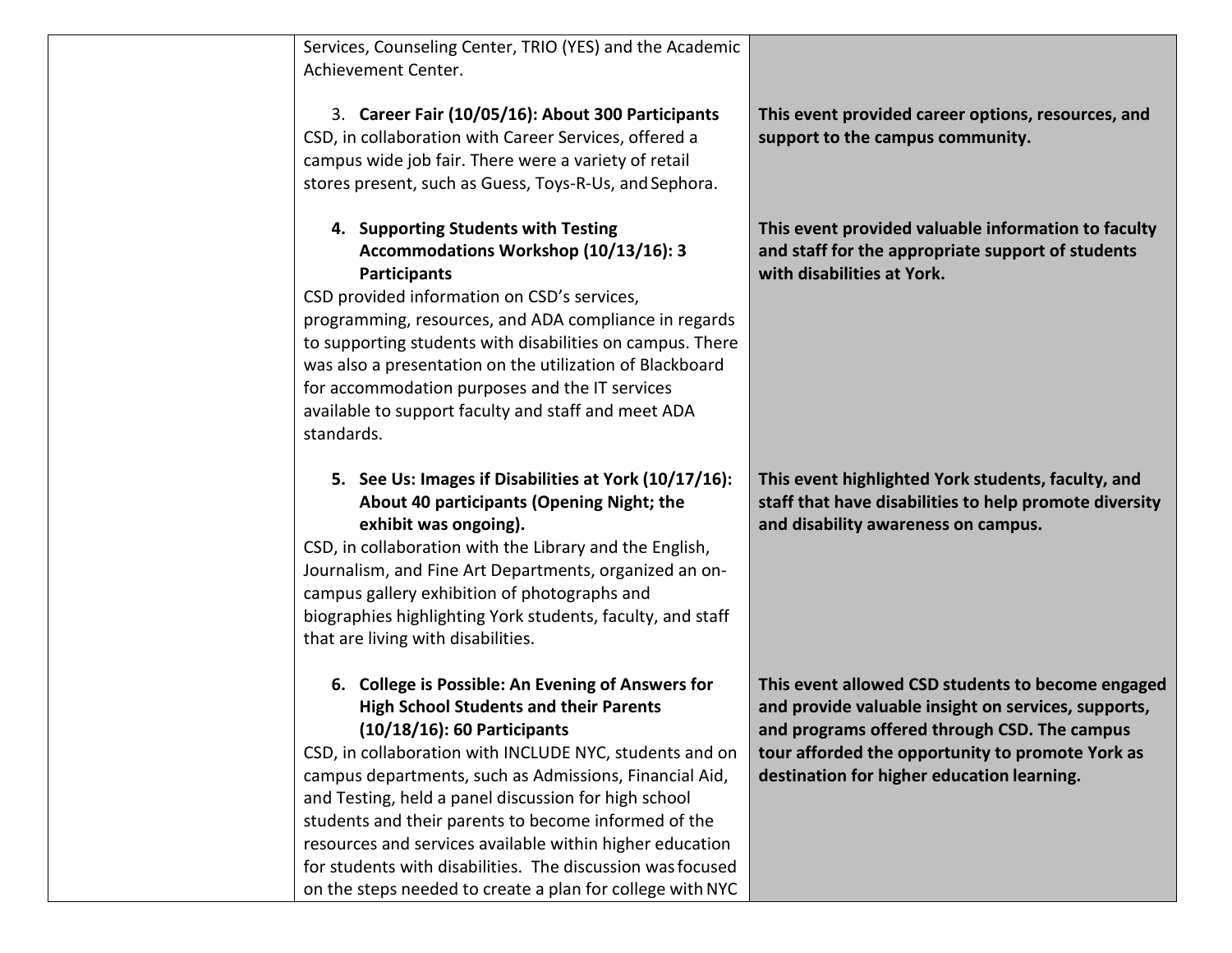Special Education Parent Centers, Transition Specialists, and the NYC Department of Education. Prospective students and their family members also participated in a campus tour coordinated by the Admissions Office.

# **7. Movie Screening: Music Within (10/27/16): 12 Participants**

CSD offered an on-campus screening of the award winning film Music Within, which is based on the life of a veteran with disabilities returning home from war with very little options for work until he creates his own job working for individuals with disabilities.

# **8. CUNY LEADS and ADA Seminar (11/1/16): 11 Participants**

Guest speaker Kate Wong (CUNY LEADS Job Developer) presented on career decisions and transitional factors such as: the current job market, seeking employment, appropriate direction to seek employment, realistic career goals, majors, and college involvement as it relates to disabilities. The history and benefits of the Americans with Disabilities Act (ADA) was also discussed.

9. **Library Presentation (11/3/16): 7 Participants**  This workshop discussed how to navigate and use the York Library home page and access general resources, such as the catalog, databases, and eBooks to conduct research and complete writing assignments. Academic integrity was also discussed.

### **10. Livescribe SmartPen Demonstration (11/8/16): 3 Participants**

This was an interactive, hands-on workshop for students to get acquainted with and practice using the Livescribe SmartPen. There was an introduction to the SmartPen and discussion on how this assistive technology tool could be utilized to capture assignments and improve note taking skills.

**This event provided opportunities for students to become engaged with CSD and learn about the ADA and promote disability awareness.**

**This event provided strategies, tools, and support for CSD students around career, job readiness, and employment options. Students were provided with information and support around dealing with selfdisclosure, office environment issues, and overcoming insecurities.**

**This event provided students with information on available resources within York's Library to develop their knowledge and skills around such things as properly citing sources, which will enhance and support their academic experiences.**

**This event provided CSD students with information, and resources regarding an assistive technology tool, which can enhance note-taking skills and increase academic productivity for better learning outcomes and student success.**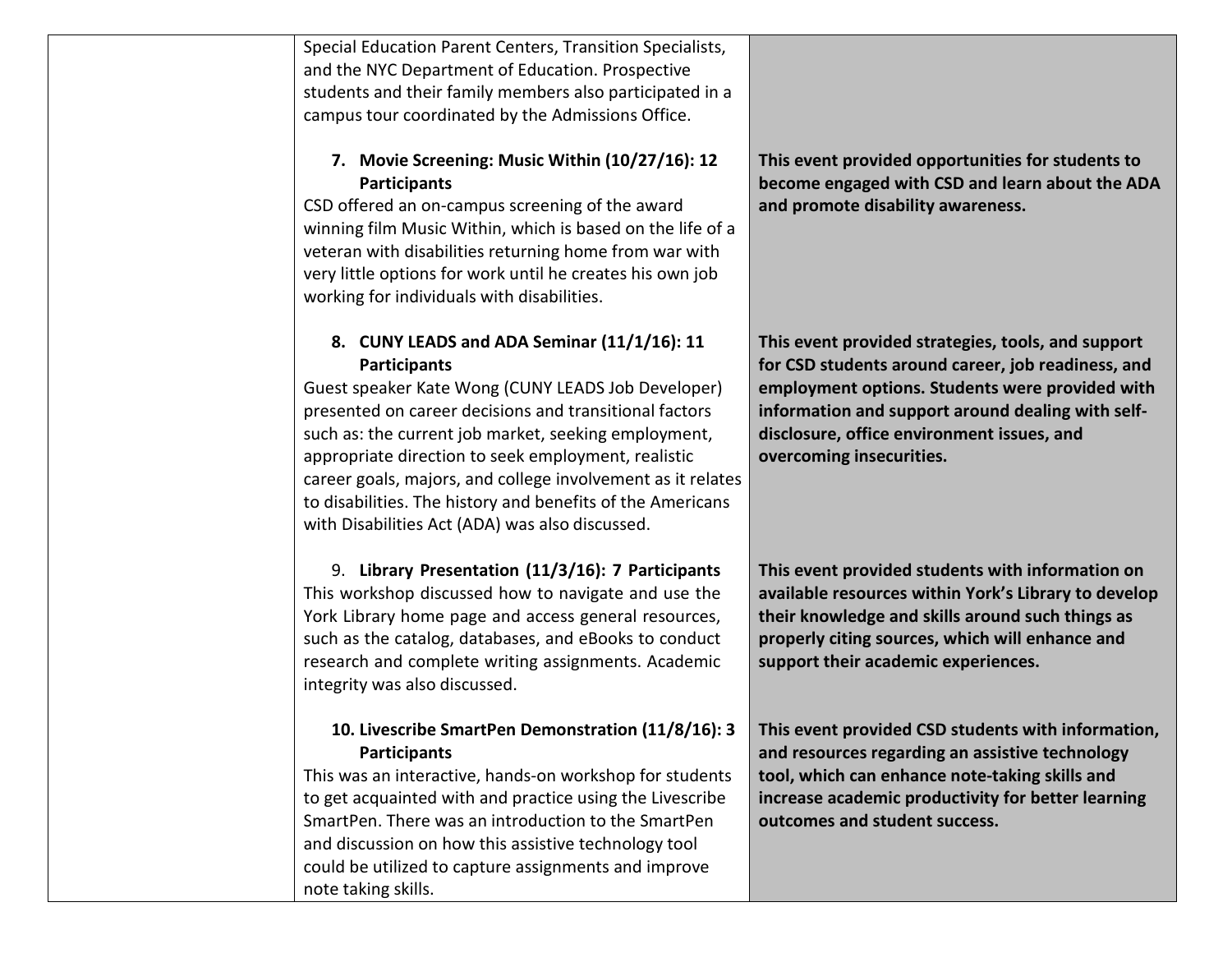### **11. Kurzweil 3000 + Firefly Training Workshop (11/17/16): 0 Participants**

This workshop intended to introduce students to Kurzweil 3000 and its web-based sister program Firefly. Students were going to be presented with a live demonstration of the program's functions and how it could aid them academically. The workshop planned to highlight the various functions of the program to include its reading/OCR components, its writing and note-taking component, and its research capabilities. The workshop was not provided as there were no participants.

# *12.* **Test Anxiety Workshop:** *Testing 1, 2, 3*  **(11/29/16): 9 Participants**

This workshop, which was collaboration with The Counseling Center, explored various techniques and lifestyle practices that help reduce the level of anxiety students experience due to test taking. Students were also provided with information on testing accommodations and related CSD policies and procedures.

### **13. Supporting Students with Testing Accommodations Workshop (12/1/16): 0 Participants**

CSD intended to provide information on CSD's services, programming, resources, and ADA compliance in regards to supporting students with disabilities on campus. There was also going to be a presentation on the utilization of Blackboard for accommodation purposes and the IT services available to support faculty and staff and meet ADA standards. The workshop was not provided as there were no participants.

**14. Supporting Students with Testing Accommodations Workshop (12/6/16): 0 Participants** CSD intended to provide information on CSD's services,

**This event provided CSD students with information and resources on assistive technology available to them through CSD. Students were provided with tools to support their academic work both on and off campus and positively impact their academic performance.**

**This event validated and supported students' feelings of anxiety during exams. It created a sense of identification and engagement with CSD, which leads to students being connected to and supported by the office of well as the campus community. The event also provided students with tools to deal with test anxiety in order to enhance their academic performance.**

**This event provided valuable information to faculty and staff for the appropriate support of students with disabilities at York.**

**This event provided valuable information to faculty and staff for the appropriate support of students with disabilities at York.**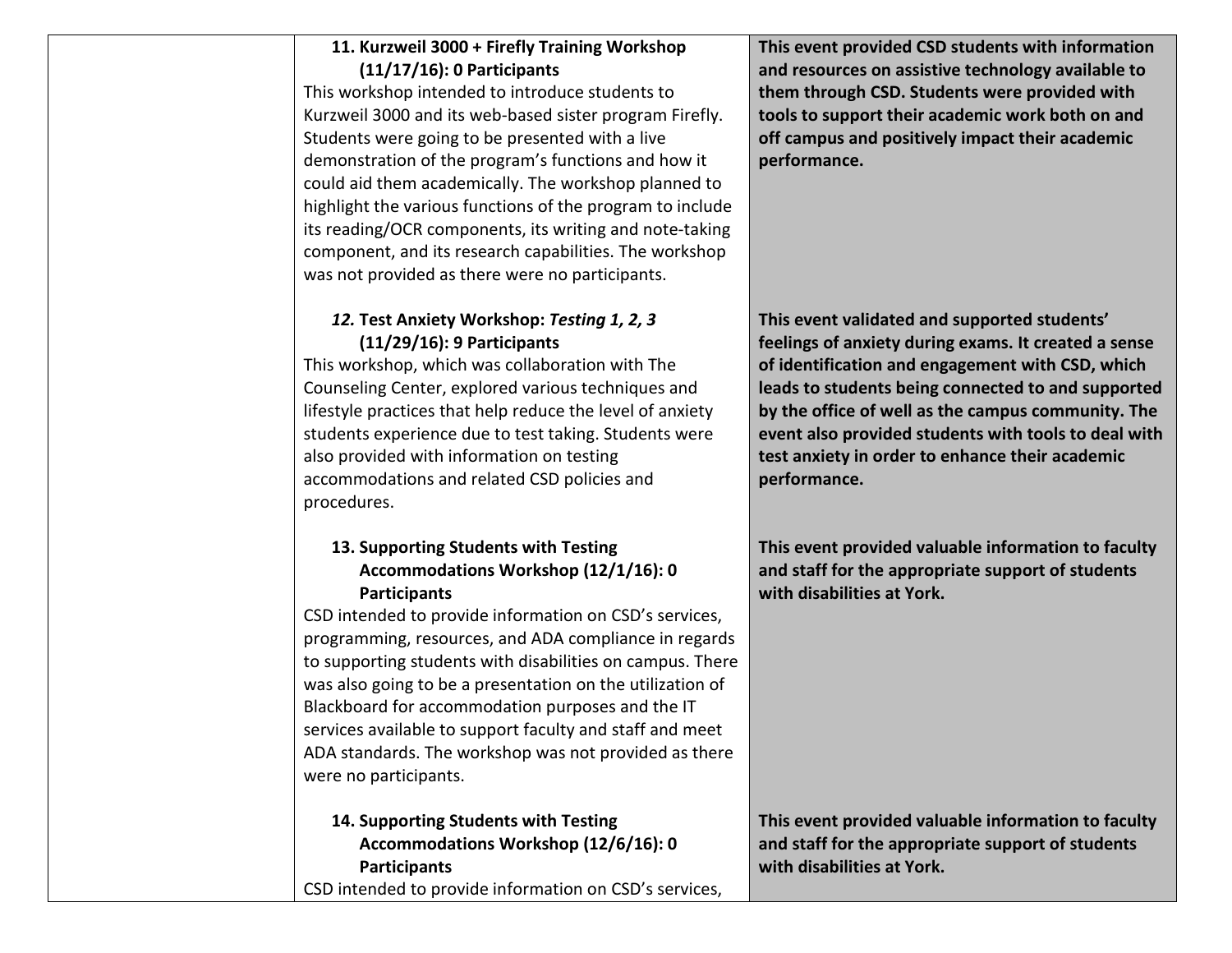programming, resources, and ADA compliance in regards to supporting students with disabilities on campus. There was also going to be a presentation on the utilization of Blackboard for accommodation purposes and the IT services available to support faculty and staff and meet ADA standards. The workshop was not provided as there were no participants.

#### 15. **Center for Students with Disabilities Orientation (2/16/17): 29 Participants** (25 participants in

session 1 and 4 participants in session 2). These sessions provided an orientation for new students as well as a refresher for continuing students. There was an introduction/re-introduction to CSD staff, review of services as well as policies and procedures, which emphasized the testing accommodations process and the utilization of computer and testing labs. Additionally, there was a discussion of the campus layout, facilities, and emergency evacuation plan.

# **16. CSD Financial Aid Workshop (2/23/17): 9 Participants**

The workshop presented various topics related to financial aid, such as: deadlines, verification process, FACTS, work study, and frequently asked questions. The presentation also focused on ADA Tap, which is a funding source exclusively for students with disabilities.

# **17. CSD Major Exploration Workshop (2/28/17): 12 Participants**

This workshop discussed the importance of exploring all options before choosing a major as well as the importance of being knowledgeable on the curriculum and requirements of the major.

### **18. Supporting Students with Testing Accommodations Workshop (3/9/17): 2 Participants**

**The orientation provided valuable information that would assist new as well as continuing students to navigate the system and resources around disability related services and accommodations.**

**CSD students were provided with valuable information on financial aid in order for them retain and maximize this as a resource to fund their education. Students also had the opportunity to positively interact with representatives of the Financial Aid Office.**

**CSD students were provided with useful information, guidance, and support on major and career choices.**

**This event provided valuable information to faculty and staff for the appropriate support of students with disabilities at York.**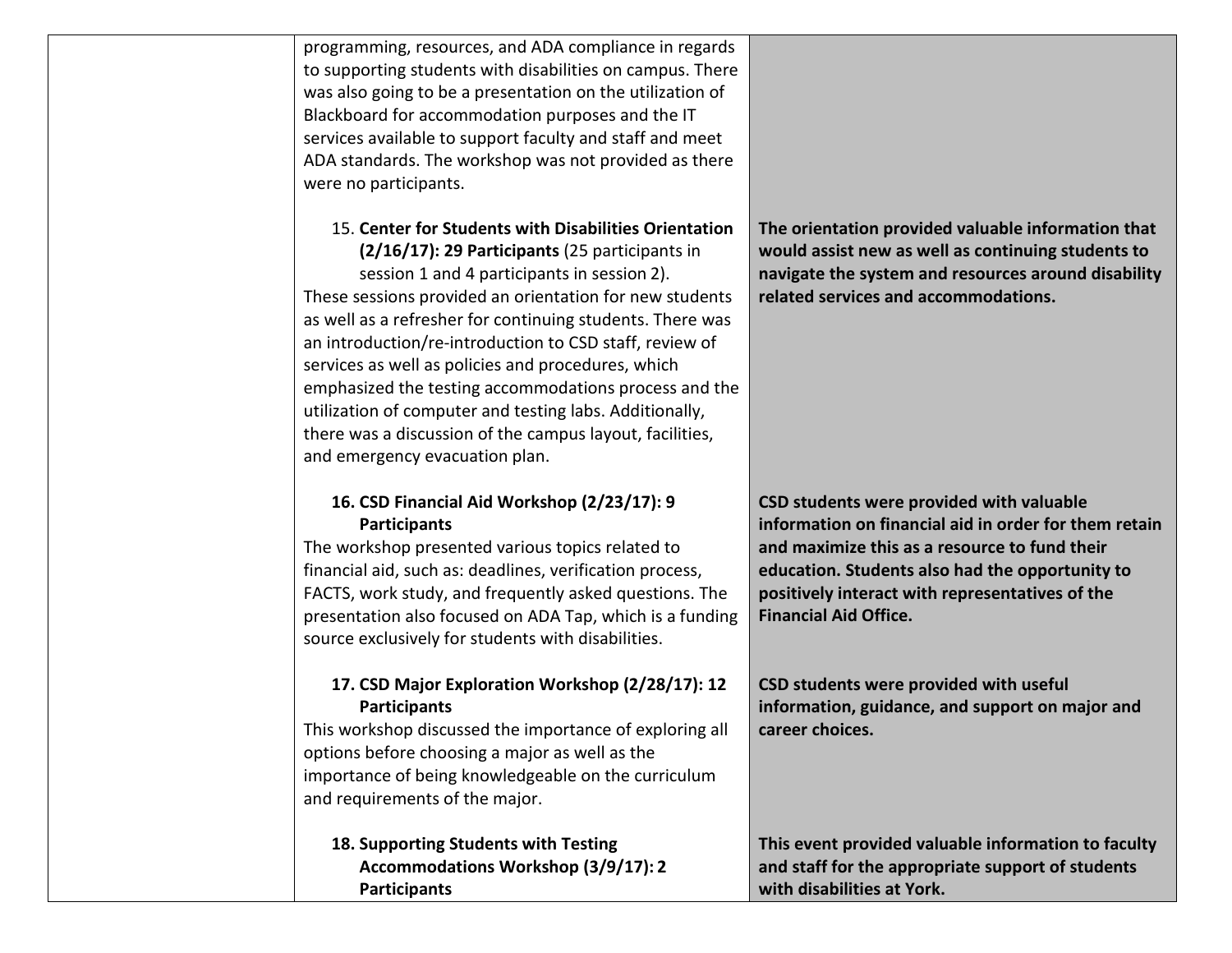| CSD provided information on CSD's services,<br>programming, resources, and ADA compliance in regards<br>to supporting students with disabilities on campus. There<br>was also a presentation on the utilization of Blackboard<br>for accommodation purposes and the IT services<br>available to support faculty and staff and meet ADA<br>standards. |                                                                                                                                                                           |
|------------------------------------------------------------------------------------------------------------------------------------------------------------------------------------------------------------------------------------------------------------------------------------------------------------------------------------------------------|---------------------------------------------------------------------------------------------------------------------------------------------------------------------------|
| 19. Successful Writer Workshop (3/30/17): 11<br><b>Participants</b><br>CSD in collaboration with the York College Writing Across<br>the Curriculum Program presented on writing styles as<br>well as provided tips and strategies to enhance writing<br>skills.                                                                                      | This workshop provided CSD students with valuable<br>writing strategies and information, which will<br>enhance and support their academic experiences<br>and performance. |
| <b>CUNY Disability Awareness Month (April): All CUNY</b><br>campuses have events during the month of April to<br>enhance disability awareness and sensitivity on campuses<br>and across CUNY.                                                                                                                                                        |                                                                                                                                                                           |
| 20. ADA Presentation (4/4/17): 12 Participants<br>Special guest from ACCES-VR Taniqua Hunter presented<br>on the Americans with Disabilities Act (ADA). The<br>presentation focused on the ADA, protection of college<br>students, as well as individuals with disabilities entering<br>the work force.                                              | This event provided an opportunity for CSD students<br>to enhance their knowledge on the ADA as it applies<br>to higher education and the workforce                       |
| 21. Moving Screening: 'The Best of Men' (4/5/17): 7<br><b>Participants</b><br>CSD offered an on-campus screening of the award<br>winning film The Best of Men, which is based on the life<br>of Dr. Ludwig Guttmann, the founder of the Paralympic<br>games.                                                                                         | This event provided opportunities for all students to<br>become engaged, enhance their knowledge about<br>disabilities, and promote and raise disability<br>awareness.    |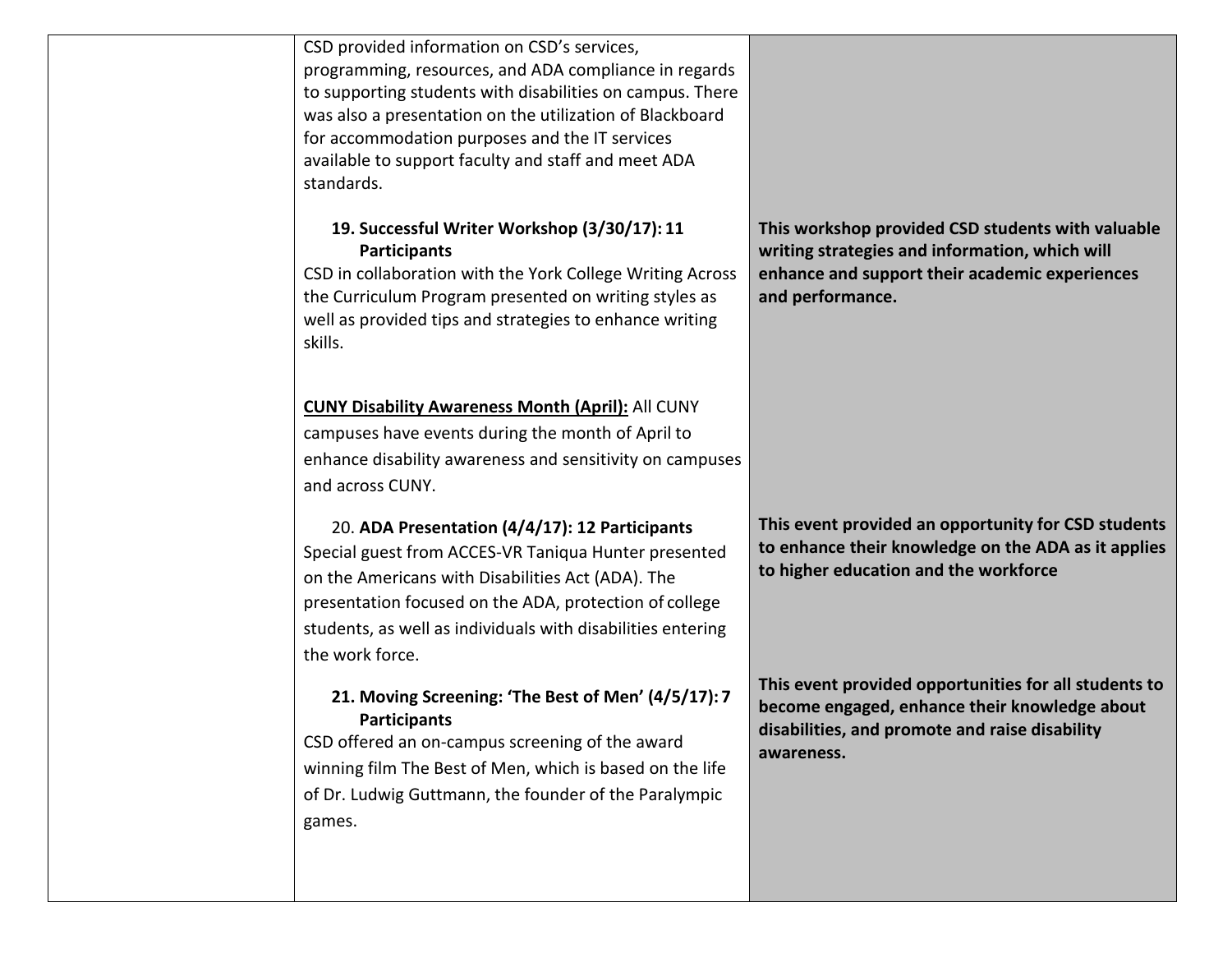|                                                   | 22. Assistive Technology Workshop (4/19/17): 6<br><b>Participants</b><br>CSD staff presented, demonstrated, and defined various<br>tools and software available to individuals with<br>disabilities. Students were shown how different pieces of<br>hardware and software worked, as well as what their<br>functions would be in an academic setting.                                     | This event offered students opportunities to explore<br>assistive technology; tools that can support and<br>enhance their academic work and performance.                                                                                   |
|---------------------------------------------------|-------------------------------------------------------------------------------------------------------------------------------------------------------------------------------------------------------------------------------------------------------------------------------------------------------------------------------------------------------------------------------------------|--------------------------------------------------------------------------------------------------------------------------------------------------------------------------------------------------------------------------------------------|
|                                                   | 23. NAMI (National Alliance Mental Illness): In Your<br>Own Voices Presentation (4/25/17): 24<br><b>Participants</b><br>This presentation is a National Alliance on Mental Illness<br>(NAMI) recovery education initiative provided by trained<br>presenters who themselves have struggled with mental<br>illness and are in recovery.                                                    | CSD and campus-wide students were exposed to<br>mental health and the personalization and<br>normalization of mental health issues in order to<br>help change perceptions and attitudes towards<br>individuals living with mental illness. |
|                                                   | 24. CSD Faculty Open House (4/27/17): 13<br><b>Participants</b><br>The CSD Faculty Open House gave faculty and staff<br>members the opportunity to learn more about the<br>services and resources provided by CSD and about<br>assistive technology and accommodations available to<br>students with disabilities. Attendees were able to take a<br>tour of the CSD's testing facilities. | This event offered faculty/staff an opportunity to<br>obtain valuable information for the appropriate<br>support of students with disabilities at York.                                                                                    |
| <b>Highlight 2 Key Signature</b><br><b>Events</b> |                                                                                                                                                                                                                                                                                                                                                                                           | Why do you consider each of these key events to be<br>a signature activity? How did these events support<br>student engagement and success?                                                                                                |
|                                                   | 25. See Us: Images of Disabilities at York<br>This event was a photo exhibition; a collection of<br>portraits and accompanying narratives that showcased<br>members of the York College community living with<br>disabilities. The event featured York students, faculty,<br>and staff members.                                                                                           | This was a signature event because it helped<br>enhance and promote diversity and disability<br>awareness.<br>Additionally, this event:<br><b>Encouraged campus wide involvement</b><br><b>Established and enhanced faculty/staff-</b>     |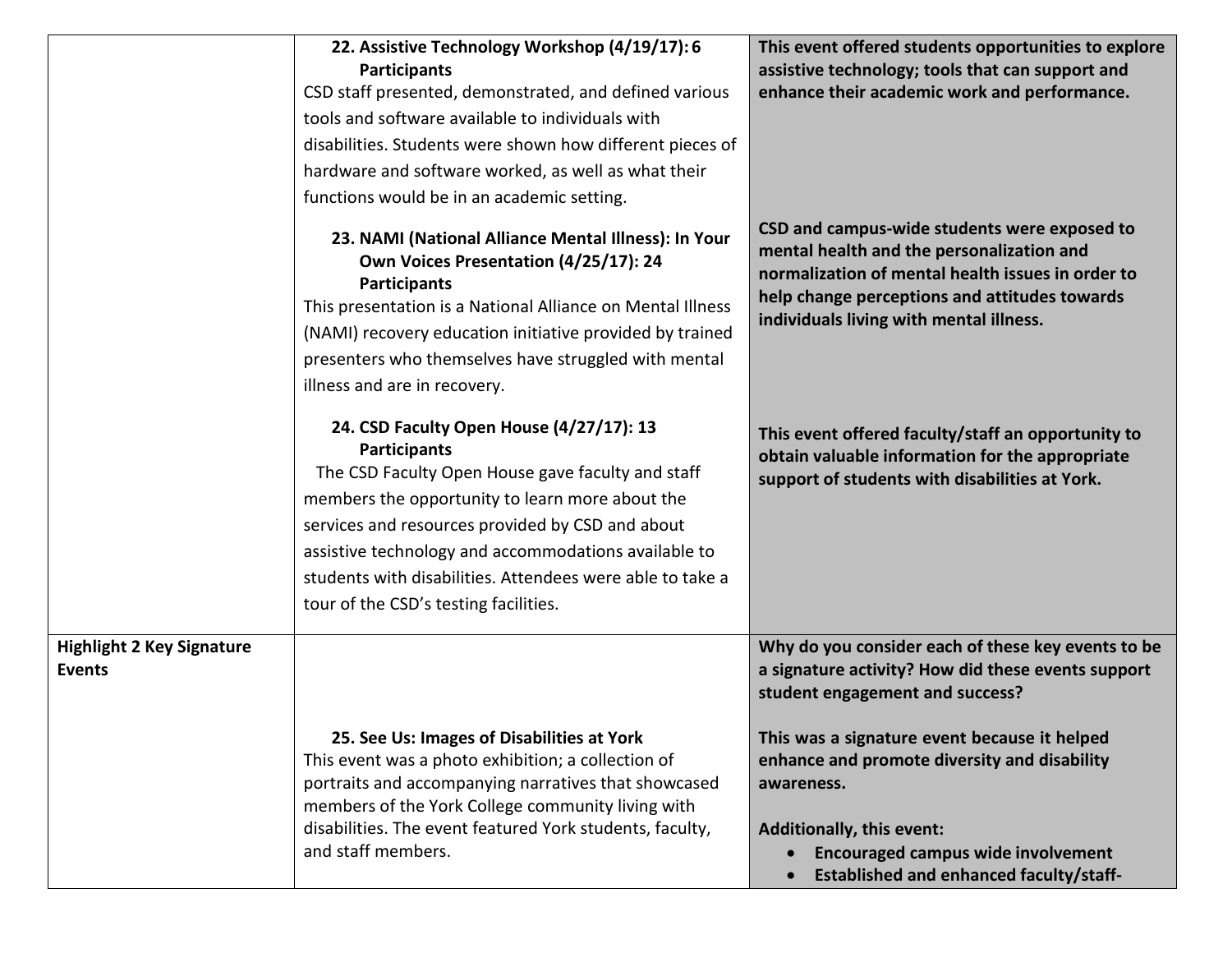|                                                    |                                                                                                                                                                                                                                                                                                                                                           | student relationships<br><b>Established and enhanced CSD collaborations</b><br>with faculty and staff                                                                                                                                                                                                                                                                                                                                              |
|----------------------------------------------------|-----------------------------------------------------------------------------------------------------------------------------------------------------------------------------------------------------------------------------------------------------------------------------------------------------------------------------------------------------------|----------------------------------------------------------------------------------------------------------------------------------------------------------------------------------------------------------------------------------------------------------------------------------------------------------------------------------------------------------------------------------------------------------------------------------------------------|
|                                                    | 26. CSD Open House<br>The CSD Faculty Open House gave faculty and staff<br>members the opportunity to learn more about the<br>services and resources provided by CSD, and to learn<br>about assistive technology and accommodations<br>available to students with disabilities. Attendees were<br>able to take a tour of the Center's testing facilities. | This was a signature event because it helped create<br>and enhance partnerships between CSD and faculty<br>and staff as well as foster commitment to<br>appropriately support students with disabilities.<br>The established partnerships and collaborations will<br>ensure equal access, allow for effective and<br>appropriate accommodations, and facilitate a<br>positive and inclusive learning experience for<br>students with disabilities. |
|                                                    |                                                                                                                                                                                                                                                                                                                                                           | <b>Additionally this event:</b><br>Stimulated awareness of services for<br>students with disabilities<br><b>Established and enhanced collaborations and</b><br>partnerships<br>Led to targeted programming for faculty and<br>staff                                                                                                                                                                                                                |
| <b>Status of Strategic Plan</b><br>Implementation: | For each strategic goal that has been addressed provide<br>a statement on how your area was able to achieve the<br>stated goal and what is the status of initiatives<br>implemented.                                                                                                                                                                      |                                                                                                                                                                                                                                                                                                                                                                                                                                                    |
|                                                    | Goal: Improve the quality of campus life and student and<br>academic support services<br><b>Status of Strategic Initiative:</b>                                                                                                                                                                                                                           |                                                                                                                                                                                                                                                                                                                                                                                                                                                    |
|                                                    | CSD continuously focuses on enhancing disability<br>sensitivity and awareness on campus through its<br>programming and collaborations.<br>CSD is always identifying and addressing equal<br>access issues on campus; keeping this at the<br>forefront of communications, meetings, and                                                                    |                                                                                                                                                                                                                                                                                                                                                                                                                                                    |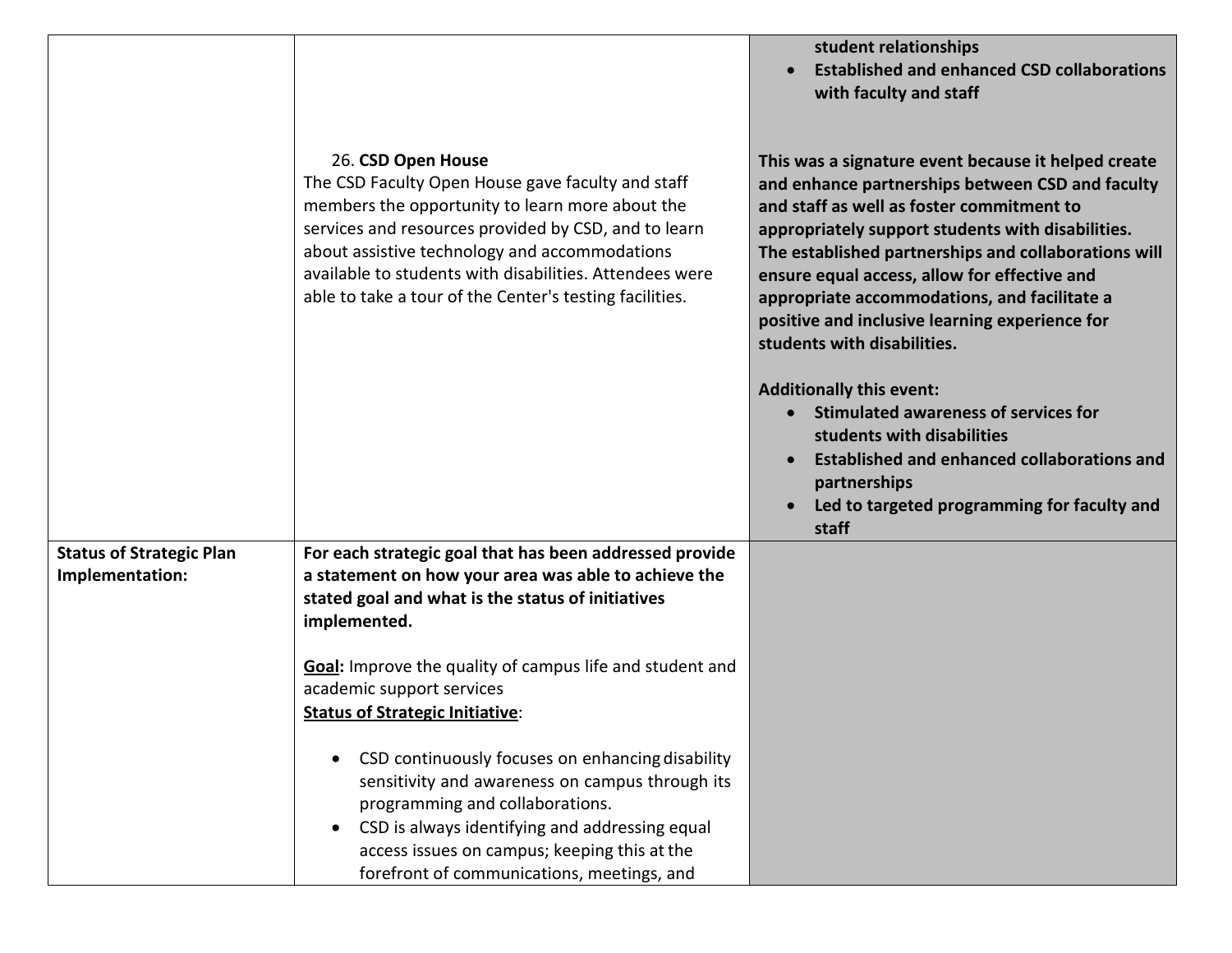| collaborations with students, faculty, staff, and           |
|-------------------------------------------------------------|
| administrators.                                             |
| CSD encourages and fosters a sense of community             |
| and belonging among students with disabilities at           |
| York as evidenced by the climate and                        |
| environment in the office, customer service and             |
| programming and resources provided.                         |
|                                                             |
| Goal: Integrate student support services throughout all     |
| stages of student life to ensure student success at York    |
| College/CUNY                                                |
| <b>Status of Strategic Initiative:</b>                      |
|                                                             |
| CSD encourages students to utilize their                    |
| accommodations as individuals with disabilities,            |
| provides information and referrals to all campus            |
| resources, and intentionally offers opportunities           |
| to interact with supportive services.                       |
| CSD is continuously enhancing and establishing<br>$\bullet$ |
| partnerships and collaborations within and across           |
| divisions to increase visibility, utilization of            |
| support services, and disability sensitivity and            |
| awareness.                                                  |
|                                                             |
| <b>Goal:</b> Ensure a culture of development and continuous |
| improvement through appropriate and meaningful              |
| assessment                                                  |
| <b>Status of Strategic Initiative:</b>                      |
|                                                             |
| CSD has been developing assessments and                     |
| evaluations in order to effectively capture                 |
| students, needs and improve services and                    |
| programming as well as staff performance. CSD               |
| has continuously met and received support from              |
| Dr. Mary Osborne (Office of Institutional                   |
| Effectiveness) in the development of various                |
| assessment tools to gather data on student                  |
| satisfaction, experiences, and success.                     |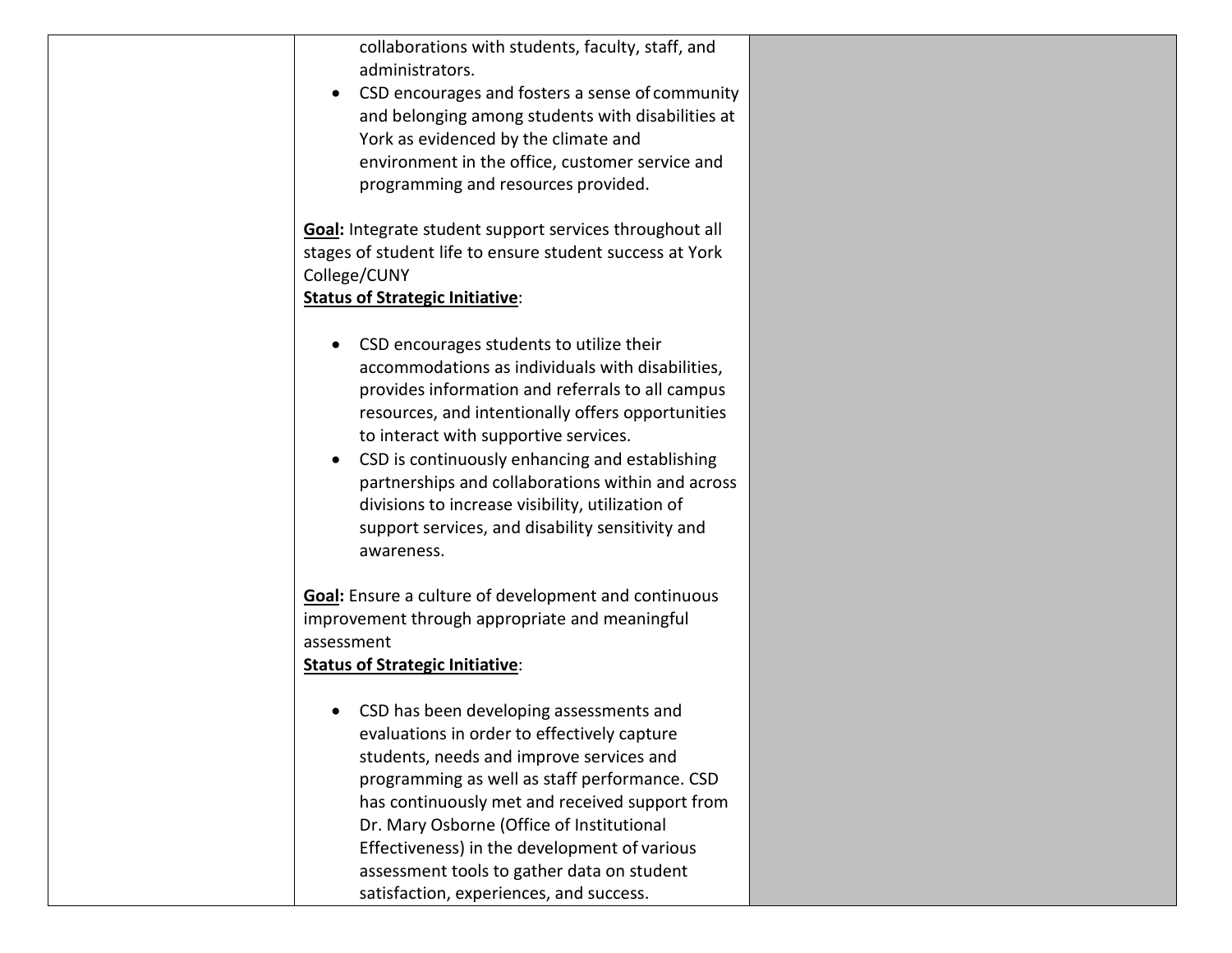|                            | Assessment tools will be implemented during the                                                |                                                                                           |
|----------------------------|------------------------------------------------------------------------------------------------|-------------------------------------------------------------------------------------------|
|                            | 2017-2018 academic year.                                                                       |                                                                                           |
| <b>Current Challenges:</b> |                                                                                                | 2015-2016 Challenges Update:                                                              |
|                            | Increase in numbers of CSD students at risk, on<br>1.                                          | 1. Low response and commitment from key                                                   |
|                            | academic probation, or academically dismissed.                                                 | stakeholders in regards to sensitivity,                                                   |
|                            |                                                                                                | awareness, accommodations, and support to                                                 |
|                            | Increase in numbers of CSD students who are<br>2.                                              | students with disabilities on campus. CSD                                                 |
|                            | Deaf/Hard of Hearing.                                                                          | encounters challenges rooted in stigma and                                                |
|                            |                                                                                                | lack of information associated with                                                       |
|                            | 3. Some CSD students are in majors that do not                                                 | disabilities and ADA compliance.                                                          |
|                            | realistically take into account their limitations or<br>appropriately enhance their strengths. | Although an ongoing challenge, CSD                                                        |
|                            |                                                                                                | established targeted programming,<br>collaborations, and partnerships to                  |
|                            |                                                                                                | stimulate sensitivity, awareness, and                                                     |
|                            |                                                                                                | knowledge of services for students                                                        |
|                            |                                                                                                | with disabilities at York.                                                                |
|                            |                                                                                                | 2. Limited partnerships, collaborations, and                                              |
|                            |                                                                                                | interactions with other departments.                                                      |
|                            |                                                                                                | <b>CSD has intentionally enhanced and</b>                                                 |
|                            |                                                                                                | established partnerships and                                                              |
|                            |                                                                                                | collaborations within and across                                                          |
|                            |                                                                                                | divisions to increase visibility,                                                         |
|                            |                                                                                                | utilization of support services and                                                       |
|                            |                                                                                                | disability awareness and sensitivity.                                                     |
|                            |                                                                                                | 3. Campus-wide accessibility issues in particular<br>around IT, facilities, and emergency |
|                            |                                                                                                | evacuation procedures.                                                                    |
|                            |                                                                                                | Although an ongoing challenge, CSD                                                        |
|                            |                                                                                                | keeps identifying equal access issues                                                     |
|                            |                                                                                                | on campus and working                                                                     |
|                            |                                                                                                | collaboratively with key stakeholders                                                     |
|                            |                                                                                                | to develop and implement plans that                                                       |
|                            |                                                                                                | will address accessibility compliance                                                     |
|                            |                                                                                                | campus-wide.                                                                              |
| <b>Goals for 2017-18:</b>  | 1. Revise CSD forms and handouts that outline policy                                           |                                                                                           |
|                            | and procedures and provide information to                                                      |                                                                                           |
|                            | students in order to streamline information,                                                   |                                                                                           |
|                            | eliminate redundancies, and improve data                                                       |                                                                                           |